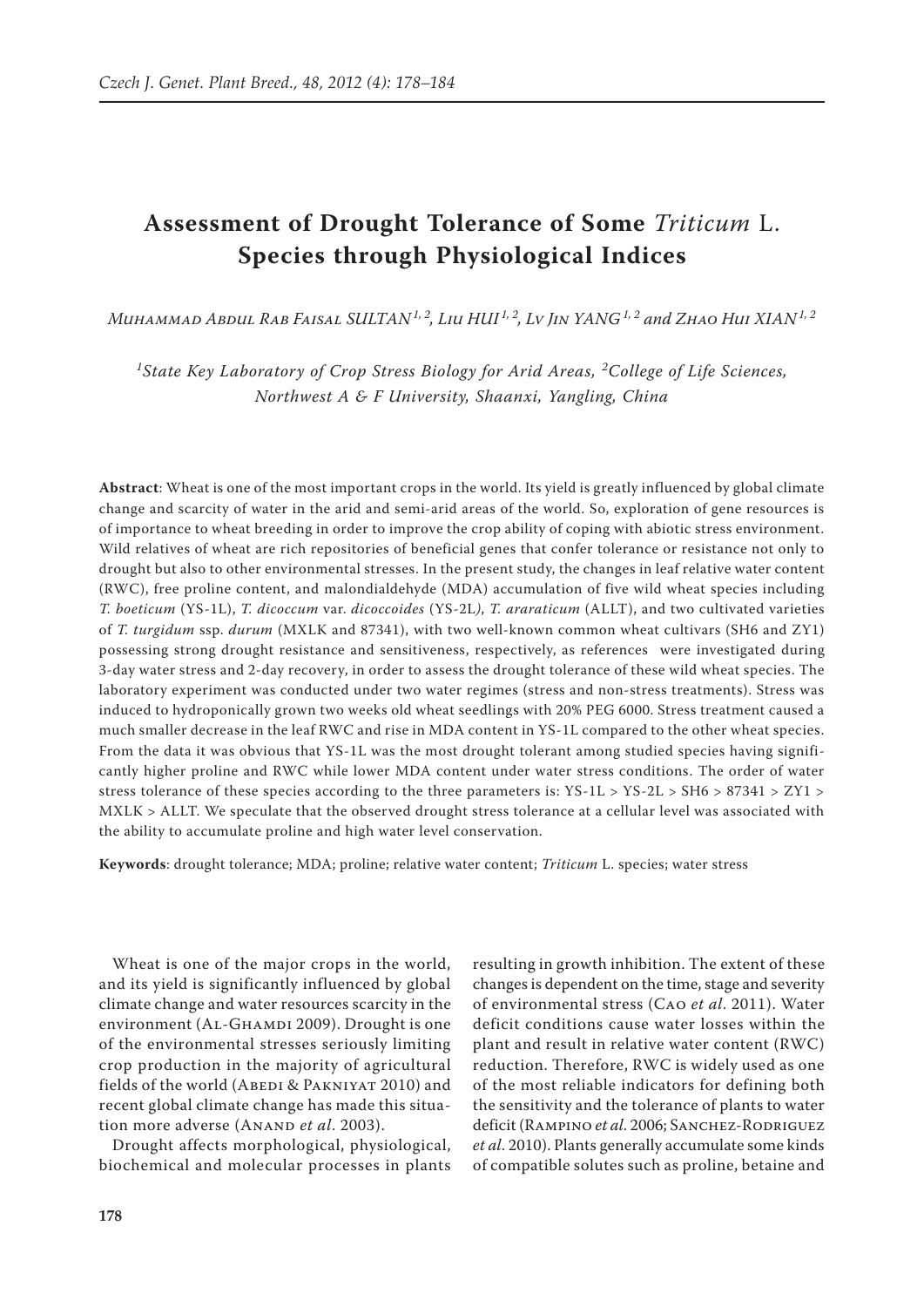polyols in the cytosol to raise osmotic pressure and thereby to maintain both turgor and driving gradient for water uptake (RHODES & SAMARAS 1994) and to protect membranes and proteins (Delauney & Verma 1993). It has been shown that proline plays an important role in the stabilization of cellular proteins and membranes in the presence of a high osmoticum concentration (Errabii *et al*. 2006). It was indicated that the accumulation of malondialdehyde (MDA), a product of fatty acid peroxidation, in plants due to cellular membrane lipid peroxidation is a measure of oxidative stress induced membrane damage during water stress (Farooq *et al*. 2010).

The search for traits related to drought tolerance is an important step in wheat breeding and production. Field experiments investigating the yields of different cultivars under water deficit conditions are the most reliable way to assess their drought tolerance. However, it takes 2~3 years to obtain results for winter wheat. In addition, a very large area is essential if many cultivars are evaluated at the same time. Therefore, the protocols for assessing drought tolerance of wheat plants in laboratory have been developed, and several methods have been employed to create water stress in plants by the use of certain chemicals including polyethylene glycol (PEG), mannitol etc. (Emmerich & Hardegree 1990). Among these chemicals, PEG 6000 was used most frequently to induce water stress to the hydroponically grown plant seedlings (Lu & Neumann 1998). Plant physiological indices, including RWC, MDA accumulation, free proline content etc., have been extensively used to assess plant drought tolerance under water stress conditions.

Many important agronomical traits including drought tolerance and pathogen resistance present in *Ae. tauschii* ( $2n = 2x = 14$ , DD), a progenitor of common wheat, have been transferred from related species and genera into wheat (Villareal *et al*. 2003; Mujeeb-Kazi *et al*. 2004). Useful variation in drought tolerance has also been identified in *T. urartu* ( $2n = 2x = 14$ , AA), *T. boeticum* ( $2n =$  $2x = 14$ , AA), *T. dicoccum* var. *dicoccoides*  $(2n =$ 4*x* = 28, AABB) (Valkoun 2001) and *Ae. genicu* $lata$  (2*n* = 4*x* = 28, MMUU) (ZAHARIEVA *et al.* 2001). The drought tolerance evaluation of these wild species was a preliminary step before their application to wheat breeding program.

In the present study, three wild species of the genus *Triticum* L. with different ploidy levels and two cultivated varieties of *T. turgidum* ssp*. durum*

were used to assess drought tolerance, with two well-known old common wheat cultivars (Shaanhe6 and Zhengying1) possessing strong drought resistance and sensitiveness, respectively, as references. The drought tolerance has been evaluated by three physiological indices, i.e. leaf RWC, MDA accumulation, and proline content, under water stress conditions. The selected drought tolerant species will then be used for proteomic study under drought conditions in later experimentations.

# **MATERIAL AND METHODS**

*Plant material and culture.* Three wild species of the genus *Triticum* with different ploidy levels, i.e. *Triticum boeticum* (2*n* = 14, A<sup>b</sup>A<sup>b</sup>), *Triticum dicoccum* var. *dicoccoides* (2*n* = 28, AuAuBB), and *Triticum araraticum* ( $2n = 42$ ,  $A<sup>b</sup>A<sup>b</sup>GG$ ), and two cultivated varieties of *Triticum turgidum* ssp. *du* $rum (2n = 28, A<sup>u</sup> A<sup>u</sup> BB)$  were used to assess drought tolerance, with two well-known old common wheat cultivars (Shaanhe6 and Zhengying1) possessing strong drought resistance and sensitiveness, respectively, as references. The names and abbreviations of the wild and cultivated wheat species of *Triticum* L. used in this investigation are shown in Table 1. All the seeds of these species and the reference cultivars were provided by Wheat Research Centre, Northwest A & F University, Yangling, China.

Seeds of each species were germinated under hydroponic conditions and grown in a greenhouse with a day/night temperature regime of 20–22°C/15–18°C, 65–75% relative humidity and a light period of 16 h/day, regulated with supplementary light, six trays (40–50 plants) for each genotype. The Hoagland solution containing all necessary nutrients for normal plant growth, developed by HOAGLAND and SNYDER (1993), was supplied for wheat growth, and aerated using an air compressor. At the two-leave stage (about 14 days old), plants of each genotype were divided into two groups, each group including three trays. One group normally supplied the Hoagland solution was used as a control, while another group supplied the Hoagland solution containing 20% PEG 6000 for three days and then normally supplied the Hoagland solution again (recovery) was used as a drought treatment.

The leaf samples were randomly taken from the control or drought treated groups of each genotype at the same time point during the stress period, i.e.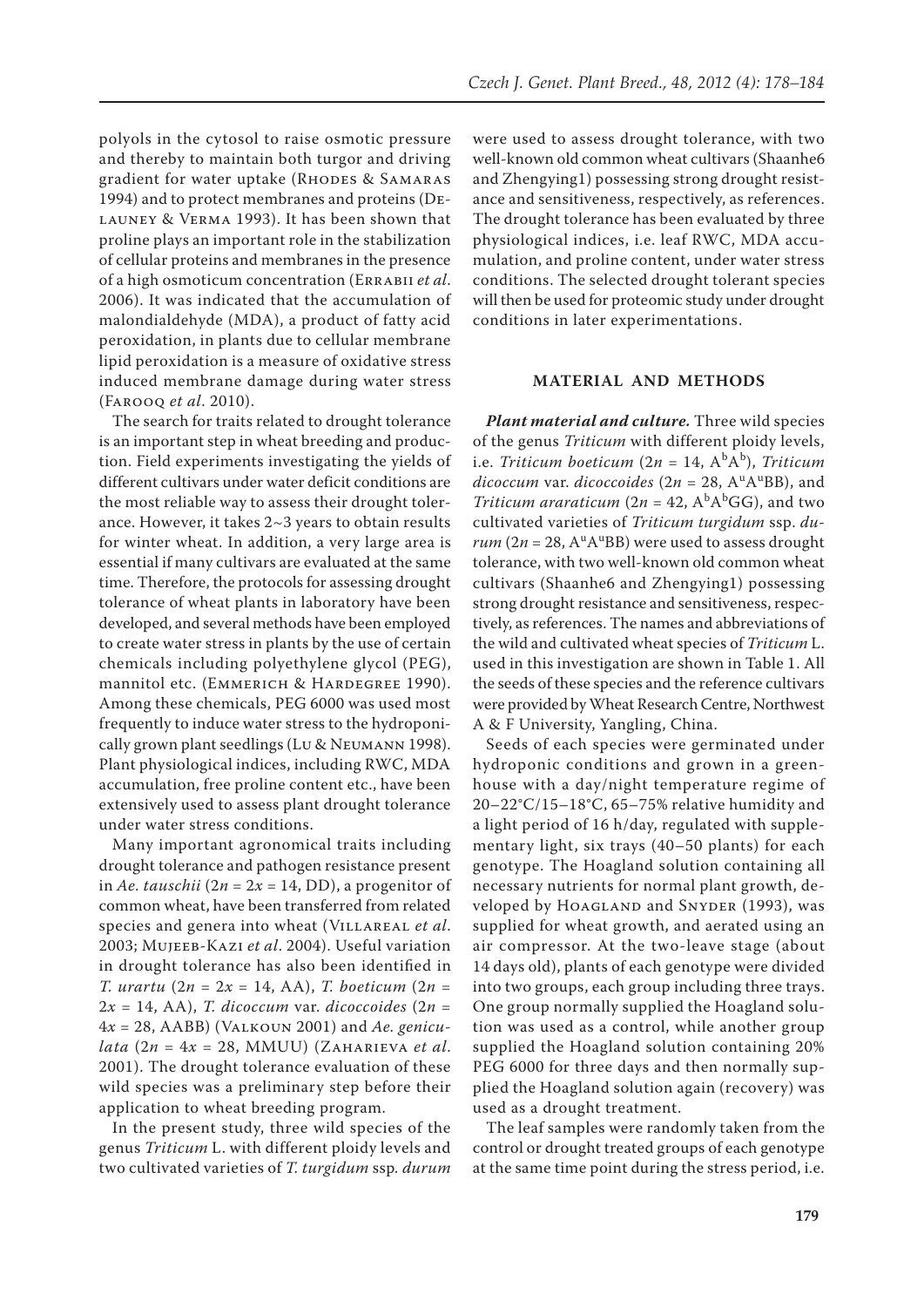| No.            | Species name                       | Abbreviation         | 2n              | Genome |                                    |
|----------------|------------------------------------|----------------------|-----------------|--------|------------------------------------|
|                | Latin name                         | Chinese name         |                 |        |                                    |
| $\mathbf{1}$   | Triticum boeticum                  | Ye Sheng Yi Li       | $YS-1L$         | 14     | $A^{b}A^{b}$                       |
| 2              | Triticum dicoccum var. dicoccoides | Ye Sheng Er Li       | $YS-2L$         | 28     | $A^{\mathrm{u}}A^{\mathrm{u}}BB$   |
| 3              | Triticum araraticum                | A La La Te           | ALLT            | 28     | $A^{b}A^{b}GG$                     |
| $\overline{4}$ | Triticum turgidum ssp. durum       | Mo Xi Li Ka          | <b>MXLK</b>     | 28     | $A^{\mathrm{u}}A^{\mathrm{u}}BB$   |
| $\overline{5}$ | Triticum turgidum ssp. durum       | 87341                | 87341           | 28     | $A^{\mathrm{u}}A^{\mathrm{u}}BB$   |
| 6              | Triticum aestivum                  | Shaanhe <sub>6</sub> | SH <sub>6</sub> | 42     | $A^uA^uBBDD$                       |
| 7              | Triticum aestivum                  | Zhengyin1            | ZY1             | 42     | $A^{\mathrm{u}}A^{\mathrm{u}}BBDD$ |

Table1. The names and abbreviations of the wild and cultivated wheat species of the genus *Triticum* L. used in this investigation

0, 24, 48, and 72 h of drought stress, and recovery period, i.e. 24 and 48 h of recovery (rc24 h, rc48 h, respectively). The experiment was performed in triplicate dependent biological repeat. The collected leaf samples were used for measurements of RWC, MDA, and proline content.

*Measurement of leaf RWC, MDA, and proline content.* RWC was estimated according to the method of SMIRNOFF (1993). Proline content was measured by the method of BATES *et al.* (1973). MDA content was measured by the protocol of Hodges *et al*. (1999).

*Statistical analysis.* Results were based on mean values of at least three replicates from two (independent) repeats of experiment. The mean values were then compared using Duncan's multiple range test at  $P = 0.05$ . MSTATC computer software was used to carry out statistical analysis (Bricker 1991).

#### **RESULTS**

## **Leaf RWC of different wheat species under water stress**

When exposed to water stress for 24 h, all species did not show any significant difference in leaf RWC compared with their control, except for ZY1, ALLT and MXLK which showed a significant decline at this time point (Figure 1a). The leaf RWC of all genotypes was significantly reduced by the water stress prolonged, but ZY1, ALLT, MXLK and 87341 exhibited a larger decrease in leaf RWC under 48 and 72 h water stress compared with SH6, YS-1L and YS-2L (Figure 1a).

Upon recovery from water stress, leaf RWC of all wheat species exhibited a recovery after 24 h recovery from stress. The leaf RWC levels of all

Table 2. Leaf relative water content (RWC in %) of the wheat species and two reference common wheat cultivars under water stress and normal conditions (CK)

|                     | <b>CK</b>          | Water stress treatment time (h)** |                          |                             |                    |                    |
|---------------------|--------------------|-----------------------------------|--------------------------|-----------------------------|--------------------|--------------------|
| Wheat species*      |                    | 24                                | 48                       | 72                          | $24h$ -rw          | $48h$ -rw          |
| ZY1 (1.993)         | $96.56^a \pm 1.51$ | $93.40^b \pm 1.73$                | $82.47^{\circ} \pm 2.06$ | $74.66^d \pm 3.45$          | $93.48^b \pm 1.78$ | $96.27^a \pm 1.81$ |
| SH6 (2.559)         | $94.80^a \pm 1.83$ | $92.73^a \pm 1.68$                | $88.40^{b} \pm 1.19$     | $87.30^b \pm 1.21$          | $89.20^b \pm 1.24$ | $92.80^a \pm 1.49$ |
| ALLT (1.976)        | $92.45^a \pm 1.67$ | $86.00^b \pm 2.07$                | $81.85^{\circ} \pm 2.73$ | $70.94^d \pm 3.35$          | $86.77^b \pm 1.97$ | $91.51^a \pm 1.71$ |
| YS-1L (1.937)       | $97.24^a \pm 1.62$ | $95.37^a \pm 1.89$                | $90.78^b \pm 2.31$       | $88.31^c \pm 2.84$          | $91.82^b \pm 2.01$ | $96.03^a \pm 1.58$ |
| $YS - 2L (1.762)$   | $97.73^a \pm 1.49$ | $96.46^a \pm 1.95$                | $91.85^b \pm 2.17$       | $87.16^c \pm 2.91$          | $92.24^b \pm 2.40$ | $97.51^a \pm 1.53$ |
| <b>MXLK</b> (1.445) | $93.35^a \pm 1.65$ | $91.60^b \pm 2.38$                | $89.06^{\circ} \pm 3.19$ | $82.05^{\text{d}} \pm 3.53$ | $88.42^c \pm 2.98$ | $91.57^b \pm 2.11$ |
| 87341 (2.040)       | $96.77^a \pm 1.39$ | $96.70^a \pm 1.83$                | $82.90^{\circ} \pm 2.47$ | $73.52^d \pm 3.75$          | $92.57^b \pm 1.88$ | $93.35^b \pm 1.72$ |

\*values given in parenthesis are LSD of respective cultivars; \*\*mean values with the same letters in the same species indicate non-significant difference, and means with different letters show significant difference at  $P < 0.05$  level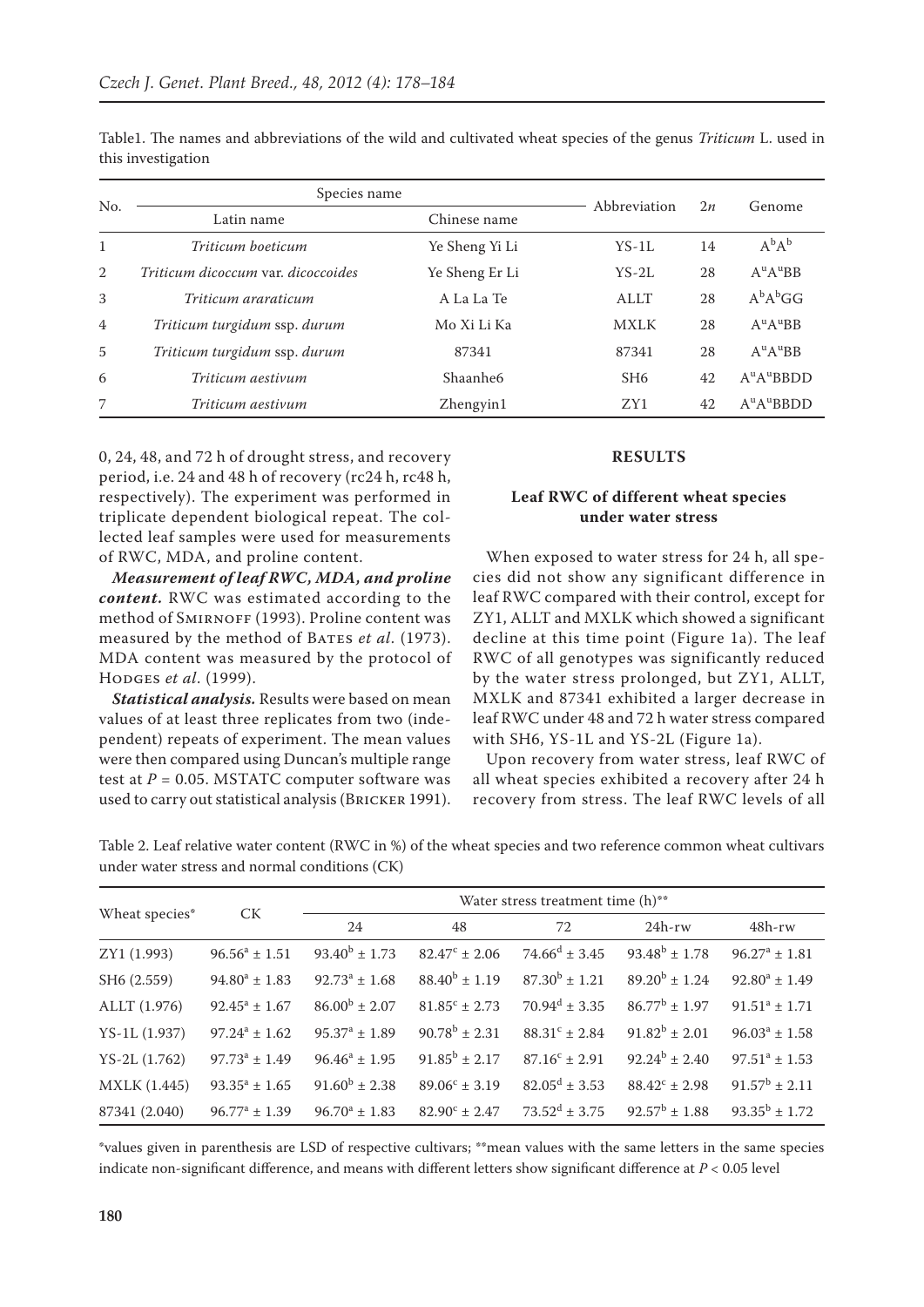

Figure1. A time-dependent dynamics of leaf relative water content (a), proline (b) and MDA (c) in individual wheat genotypes under water stress conditions and recovery period; error bars show the standard error of the mean (SE)

treated groups almost recovered to those of their controls at rc48 h with the exception of MXLK and 87341, which had lower leaf RWC than their control plants (Figure 1a).

Taken together, ALLT and YS-1L are considered as the most drought sensitive and tolerant wheat species, respectively, and the order of drought tolerance of these genotypes under water deficit conditions is ranked as follows:

YS-1L > YS-2L > SH6 > MXLK > ZY1 > 87341 > ALLT

### **Leaf proline content of the wheat species under water stress**

All the species exhibited low free proline content under normal water supply except for YS-1L and YS-2L, which contain a high level of free proline content compared to other genotypes (Figure 1b). ALLT, YS-1L and YS-2L showed a significant increase in free proline content after 24 h of water stress, while SH6 and MXLK showed a lower increase, but ZY1 and 87341 had no significant increase. After 48 h water stress, almost all wheat species showed a significant rise in their free proline contents, but this rise was much higher in ALLT, YS-1L and YS-2L than in the remaining ones. SH6, YS-1L and YS-2L showed a dramatic increase in proline content under 72 h of water stress, while this increase was lower in ZY1, MXLK, 87341 at this time point (Figure 1b).

During the stress recovery period, ALLT, ZY1 and 87341 showed a lower decrease in proline content at rc24 h, whereas all other species showed a dramatic drop, especially SH6, YS-1L and YS-2L. At rc48 h, proline contents of all species decreased close to their control levels except those of YS-1L and YS-2L which were significantly lower than their control values (Figure 1b).

In general, the drought stress extensively enhances the level of proline in the leaves of all wheat species upon prolonged water deficit exposure, and this increase was much higher in the genotypes resistant to water stress than in genotypes sensitive to water stress.

# **Leaf MDA content of the wheat species under water deficit conditions**

A greater increase in MDA was detected in ZY1, ALLT, MXLK and 87341 than in YS-1L and YS-2L under 24 h of water stress, whereas SH6 showed a lower rise in its MDA content (Figure 1c). All species exhibited a significant rise in their MDA content after 48 h of water stress except for SH6 which had no significant difference in MDA content at this time point, whereas this increase was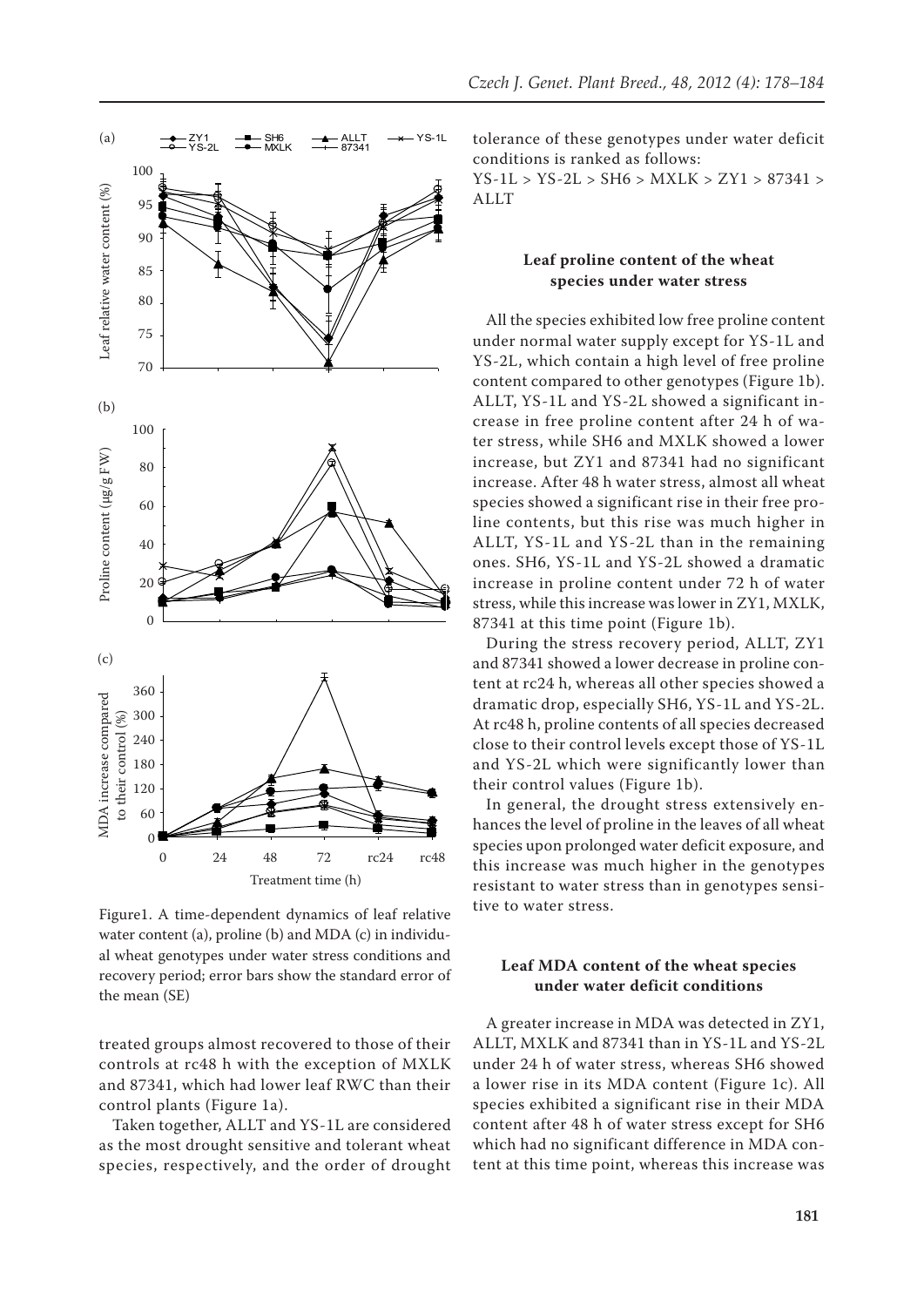much higher in ALLT, MXLK and 87341. At 72 h of water stress, SH6 showed the smallest rise in MDA, while 87341 showed the largest increase compared to all other species, and the increase of MDA content in YS-1L and YS-2L was not as high as in ZY1, ALLT and 87341 (Figure 1c).

The MDA accumulation levels of almost all species recovered back from stress at rc48 h except for ALLT and MXLK, which still had higher MDA levels compared with their control plants.

On the basis of these consequences, ALLT and YS-1L are considered as the most drought sensitive and tolerant species, respectively. The order of water stress tolerance according to lipid peroxidation membrane damage under water deficit conditions was as follows: SH6 > YS-1L > YS-2L > 87341 > ZY1 > MXLK > ALLT

#### **DISCUSSION**

Leaf RWC of all the wheat species declined during the water stress treatment, but YS-1L, YS-2L, and SH6 exhibited relatively higher leaf RWC than ALLT and 87341 as well as ZY1 did at each time point of water stress. This suggested that different species have different threshold levels to retain the leaf water status under water stress and normal water supply conditions. A similar trend under water stress condition was observed by some authors (PIRDASHTI *et al.* 2009; BOGALE *et al*. 2011). YS-1L and YS-2L maintained the highest leaf water status while ALLT exhibited the lowest RWC among all species under water stress conditions. Different plant water levels, under irrigated and water stress conditions, were also reported by TAMBUSSI *et al.* (2000) and ABBAD *et al.* (2004).

The maintenance of stable water content is a prerequisite for the normal growth and high yield of plants. Under water stress, plants accumulate certain osmoprotective compounds which include proline, glycine-betaine, mannitol, sorbitol as well as carbohydrates. The proline accumulation observed in the present study provides additional evidence that increased proline levels constitute an adaptive response for plants during water stress. In this research severe drought stress caused a significant increase in proline amount. Our data showed that YS-1L had the highest, whereas 87341 had the lowest proline content compared to other genotypes at prolonged exposure to water stress, suggesting that YS-1L has better ability to maintain

the good water status under drought conditions than the other wheat species. Under water deficit conditions, an increase of proline content in wheat and other plants was also reported by ZGALLAI *el al*. (2005), Vendruscolo *et al*. (2007), Tatar and Gevrek (2008), Johari-Pireivatlou (2010) and Maralian *et al*. (2010).

The cell membrane instability of wheat species under severe water deficit was detected by MDA accumulation levels in plants. In the present study, different species showed different levels of MDA content. ALLT and MXLK did not exhibit much higher MDA accumulation during water deficit conditions, but their MDA level could not recover back to the normal level after 48 h of stress recovery period, indicating that these two species have a lower ability to maintain the cell membrane integrity and to recover the damaged cell membrane. The species 87341 showed the highest MDA accumulation after 72 h of water stress, but it has a great ability to recover back after 48 h of recovery from stress. YS-1L and YS-2L had much lower MDA contents during the water stress period than ZY1, MXLK, ALLT and 87341. A similar trend was observed by many researchers (Fazeli *et al*. 2007; Lu *et al*. 2008; Moussa & Abdel-Aziz 2008; Bandurska & Jozwiak 2010). All of them showed that YS-1Li is the most drought tolerant genotype of wheat species investigated in this study.

#### **CONCLUSION**

Three physiological indices including leaf RWC, MDA accumulation and proline content were used to assess the drought tolerance of several *Triticum* L. species. The order of water stress tolerance of these species according to the three parameters studied is the following:

YS-1L > YS-2L > SH6 > 87341 > ZY1 > MXLK > ALLT

#### **References**

- Abbad H., Jaafari S.E., Bort J., Araus J.L. (2004): Comparison of flag leaf and ear photosynthesis with grain yield of durum wheat under various water conditions and genotypes. Agronomie, **24**: 19–28.
- ABEDI T., PAKNIYAT H. (2010): Antioxidant enzyme changes in response to drought stress in ten cultivars of oilseed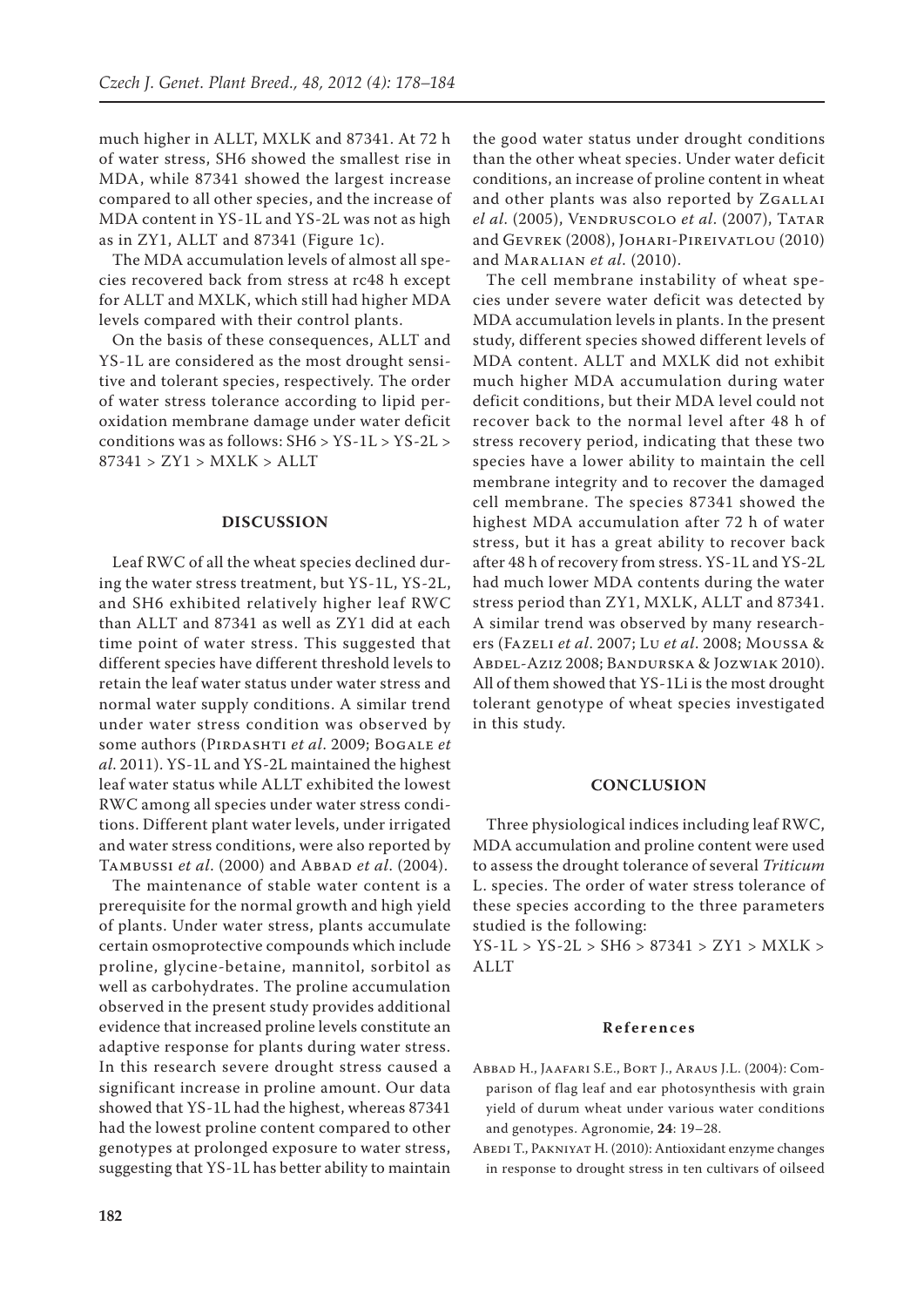rape (*Brassica napus* L*.*). Czech Journal of Genetics and Plant Breeding, **46**: 27–34.

- Al-Ghamdi A.A. (2009): Evaluation of oxidative stress tolerance in two wheat (*Triticum aestivum*) cultivars in response to drought. International Journal of Agriculture and Biology, **11**: 7–12.
- Anand A., Trick H.N., Gill B.S. (2003): Stable transgene expression and random gene silencing in wheat. Plant Biotechnology Journal, **1**4: 241–251.
- Bandurska H., Jozwiak W. (2010): A comparison of the effects of drought on proline accumulation and peroxidases activity in leaves of *Festuca rubra* L. and *Lolium perenne* L. Acta Societatis Botanicorum Poloniae, **79**: 111–116.
- Bates L.S., Weldren R.P., Teare I.D. ( 1973): Rapid determination of free proline for water-stressed studies. Plant Soil, **39**: 205–207.
- Bogale A., Tesfaye K., Geleto T. (2011): Morphological and physiological attributes associated to drought tolerance of Ethiopian durum wheat genotypes under water deficit condition. Journal of Biodiversity and Environmental Sciences, **1**: 22–36.
- Bricker B. (1991): MSTATC: A micro-computer program for the design, management and analysis of agronomic research experimentation. Crop and Science Department, Michigan State University, East Lansing.
- Cao H.X., Sun C.X., Shao H.B., Lei X.T. (2011): Effects of low temperature and drought on the physiological and growth changes in oil palm seedlings. African Journal of Biotechnology, **10**: 2630–2637.
- Delauney A.J., Verma D.P.S. (1993): Proline biosynthesis and osmoregulation in plants, The Plant Journal, **4**: 215–223.
- Emmerich W.E., Hardegree S.P. (1990): Polyethylene glycol solution contact effects on seed germination. Agronomy Journal, **82**: 1103–1107.
- Errabii T., Gandonou C.B., Essalmani H., Abrini J., Idaomar M., Skalisenhaji N. (2006): Growth, proline and ion accumulation in sugarcane callus cultures under drought-induced osmotic stress and its subsequent relief. African Journal of Biotechnology, **5**: 1488–1493.
- Farooq M., Wahid A., Lee D.J., Cheema S.A., Aziz T. (2010): Comparative time course action of the foliar applied glycinebetaine, salicylic acid, nitrous oxide, brassinosteroids and spermine in improving drought resistance of rice. Journal of Agronomy and Crop Science, **196**: 336–345.
- Fazeli F., Ghorbanli M., Niknam V. (2007): Effect of drought on biomass, protein content, lipid peroxidation and antioxidant enzymes in two sesame cultivars. Biologia Plantarum, **51**: 98–103.
- HOAGLAND D.R., SNYDER W.C. (1993): Nutrition of strawberry plant under controlled conditions: (a) effects of

deficiencies of boron and certain other elements: (b) susceptibility to injury from sodium salts. Proceedings of American Society of Horticultural Sciences, **30**: 288–294.

- Hodges D.M., De Lond J.M., Forney C.F., Prange R.K. (1999): Improving the thiobarbituric acid-reactive substances assay for estimating lipid peroxidation in plant tissues containing anthocyanin and other interfering compounds. Planta, **207**: 604–611.
- Johari-Pireivatlou M. (2010): Effect of soil water stress on yield and proline content of four wheat lines. African Journal of Biotechnology, **9**: 036–040.
- Lu S., Wang Z., Niu Y., Guo Z. (2008): Antioxidant responses of radiation-induced dwarf mutants of Bermuda grass to drought stress. Journal of the American Society for Horticultural Science, **133**: 360–366.
- Lu Z., Neumann P. (1998): Water-stress maize, barley and rice seedlings show species diversity in mechanisms of leaf growth inhibition. Journal of Experimental Botany, **49**: 1945–1952.
- Maralian H., Ebadi A., Didar R.T., Haji-Eghrari B. (2010): Influence of water deficit stress on wheat grain yield and proline accumulation rate. African Journal of Agriculture Research, **5**: 286–289.
- Moussa H.R., Abdel-Aziz S.M. (2008): Comparative response of drought tolerant and drought sensitive maize genotypes to water stress. Australian Journal of Crop Science, **1**: 31–36.
- Mujeeb-Kazi A., Delgado R., Cortes A., Cano S., Rosas V., Sanchez J. (2004): Contribution of synthetic hexaploids towards wheat improvement. Annual Wheat Newsletter, **50**: 79–88.
- Pirdashti H., Tahmasebi S., Bahmanyar S. (2009): Comparison of physiological responses among four contrast rice cultivars under drought stress conditions. World Academy of Science, Engineering and Technology, **49**: 52–54.
- Rampino P., Pataleo S., Gerardi C., Mita G., Perrotta C. (2006): Drought stress response in wheat: physiological and molecular analysis of resistant and sensitive genotypes. Plant Cell and Environment, **29**: 2143–2152.
- Rhodes D., Samaras Y. (1994): Genetic control of osmoregulation in plants. In: Stronge K. (ed.): Cellular and Molecular Physiology of Cell Volume Regulation. CRC Press, Boca Raton, 347–361.
- Sanchez-Rodriguez E., Rubio-Wilhelmi M., Cervilla L.M., Blasco B., Rios J.J., Rosales M.A., Romero L., Ruiz J.M. (2010): Genotypic differences in some physiological parameters symptomatic for oxidative stress under moderate drought in tomato plants. Plant Science, **178**: 30–40.
- SMIRNOFF N. (1993): The role of active oxygen in the response of plants to water deficit and desiccation. New Phytologist, **125**: 27–58.